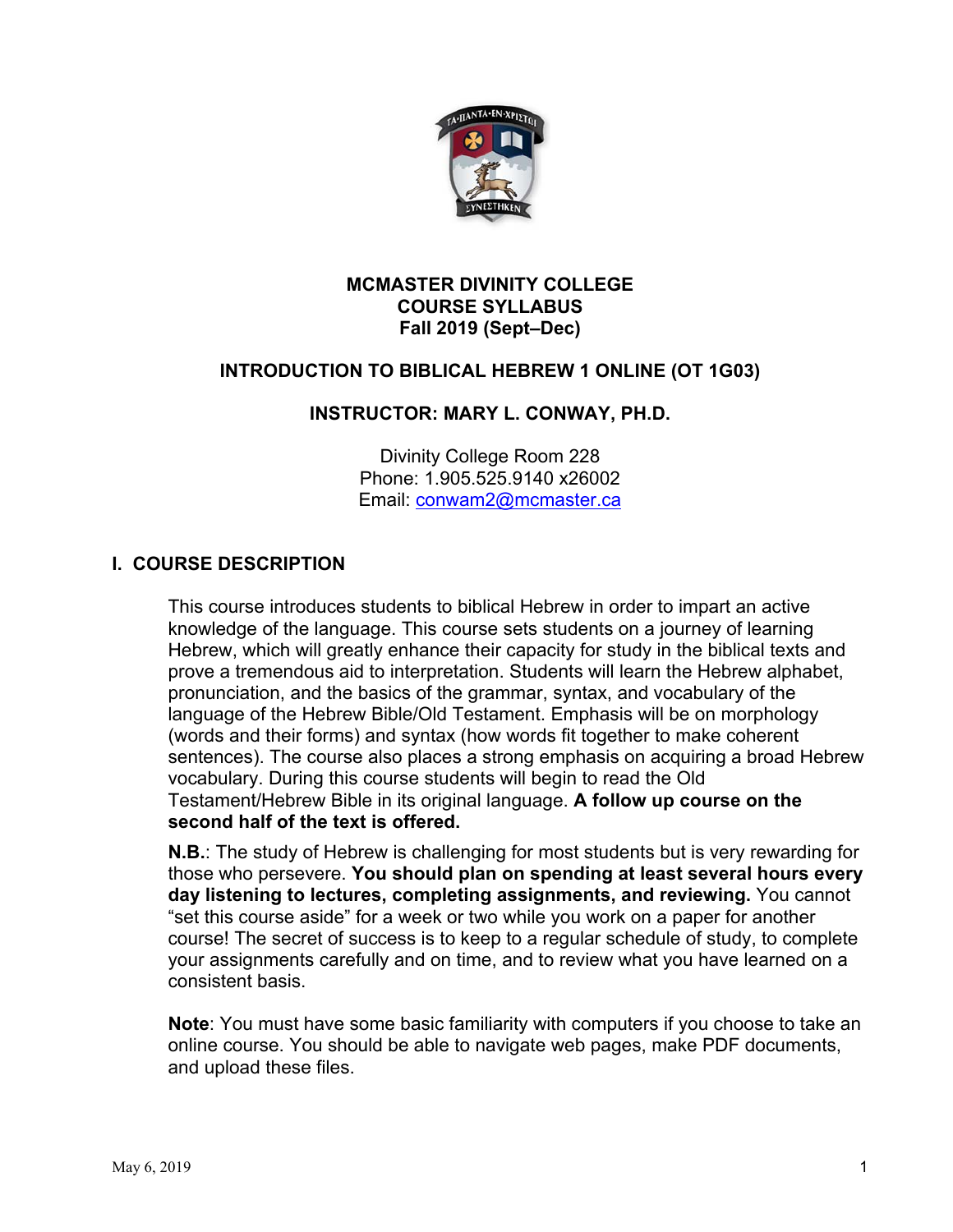# **II. LEARNING OUTCOMES**



# a. Knowing

- To build a solid basic vocabulary of Classical Hebrew words
- To understand the basic forms of Hebrew words as they are used in various ways in sentences
- To understand the use of grammars and dictionaries in translating Hebrew texts
- b. Comp Being
	- To embrace the value of understanding the original language in exegeting the biblical text
	- To enrich one's understanding of another culture through knowledge of that culture's language
	- To deepen one's relationship with God through interacting with Scripture.

# c. Doing

- To begin to translate texts from the Hebrew Scriptures
- To engage with the Scriptures in their original language and context

# **III. COURSE REQUIREMENTS**

#### **A. REQUIRED TEXTS/MATERIALS (Also used in the follow up course.)**



Pratico, G. D., and M. V. Van Pelt. *Basics of Biblical Hebrew Grammar*. 2nd ed. Grand Rapids: Zondervan, 2007. ISBN: 978-0310270201

- Pratico, G. D., and M. V. Van Pelt. *Basics of Biblical Hebrew Workbook*. 2nd ed. Grand Rapids: Zondervan, 2007. ISBN: 978-0310270225
- Van Pelt, Miles V. *Basics of Biblical Hebrew Video Lectures: A Complete Course for the Beginner*. Grand Rapids: Zondervan, 2012. ASIN: 0310498244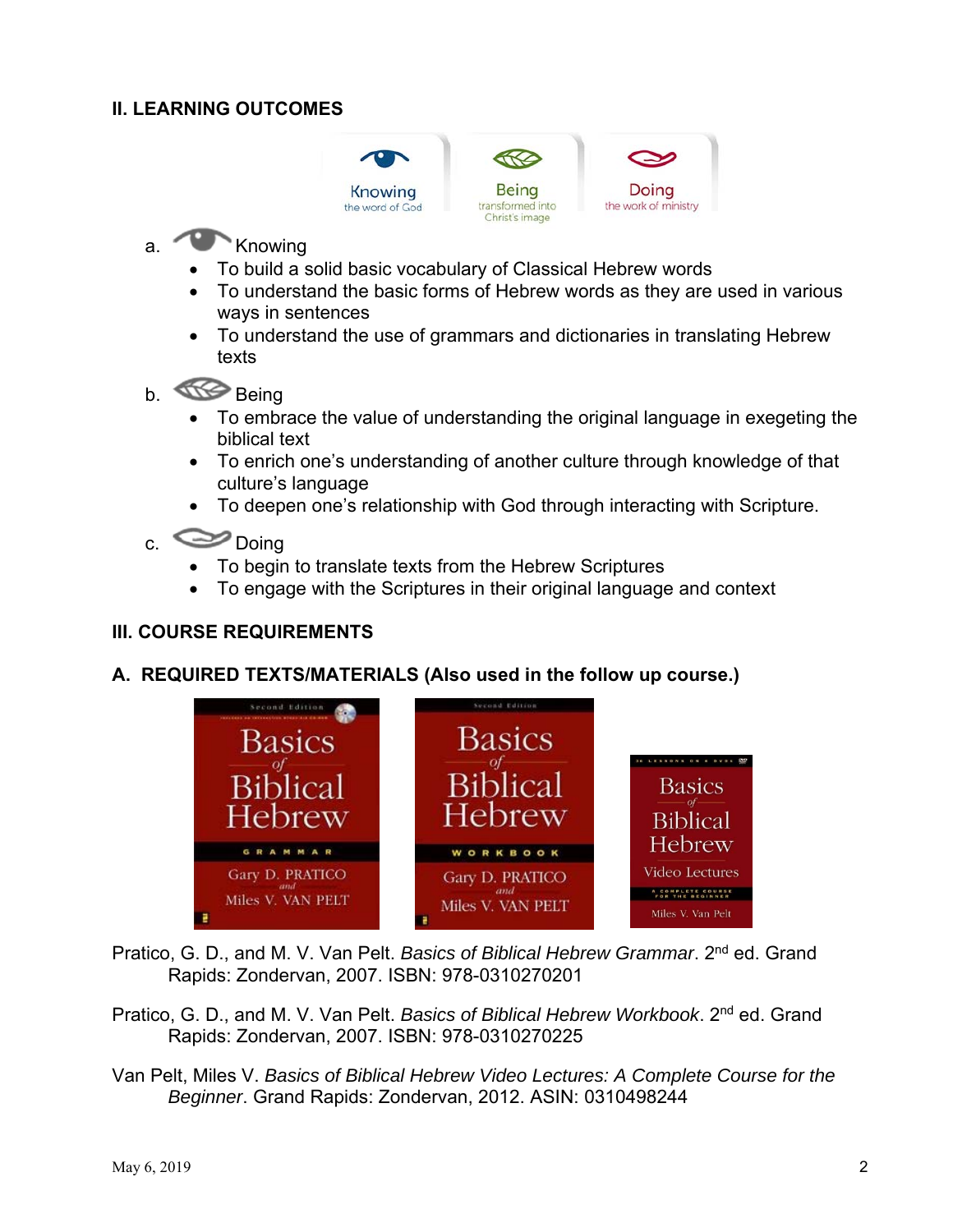

Clines, David J. A., David M. Stec, and Jacqueline C. R. De Roo. *The Concise Dictionary of Classical Hebrew*. Sheffield: Sheffield Phoenix, 2009. ISBN: 978-1906055790

You do not need to purchase this lexicon immediately, but it will be needed by Week 9, Nov 5–9.

**Note:** The **video lectures** may be purchased online from Amazon or Chapters-Indigo as a set of discs that covers both Hebrew 1 and 2, or purchased a download from https://vimeo.com/ondemand/bbh or from https://www.christianbook.com/biblicalhebrew-lectures-complete-course-beginner/9780310498247/pd/498247. For the download options there is "instant delivery." They may also be available from other sources.



**Important Note**: A new 3rd edition of this text, workbook, and lecture series has just been published. The materials are basically the same, and either may be used. However, the vocabulary is slightly different, and part of Ch. 18 (in Hebrew 2) has been moved to Ch. 23. The new edition gives in-text glosses instead of footnotes. Be sure to purchase the same edition for all materials. Alternate vocabulary quizzes will be provided for those who purchase the 3<sup>rd</sup> edition.

All required textbooks for this class are available from the College's book service, READ ON Bookstore, Room 145, McMaster Divinity College. Texts may be purchased on the first day of class. For advance purchase, you may contact READ ON Bookstore, 5 International Blvd, Etobicoke, Ontario M9W 6H3: phone 416.620.2934; fax 416.622.2308; email books@readon.ca. Other book services may also carry the texts.

# **B. COURSE WEBSITE**

A course website has been established on *Avenue to Learn,* also referred to as A2L, (http://Avenue.mcmaster.ca/) that contains learning resources and more detailed instructions. The link to this website will appear on A2L a few days before the course begins.

# **C. RECOMMENDED RESOURCES**

At least one aid to learning vocabulary is strongly recommended. The following are keyed to the course text:

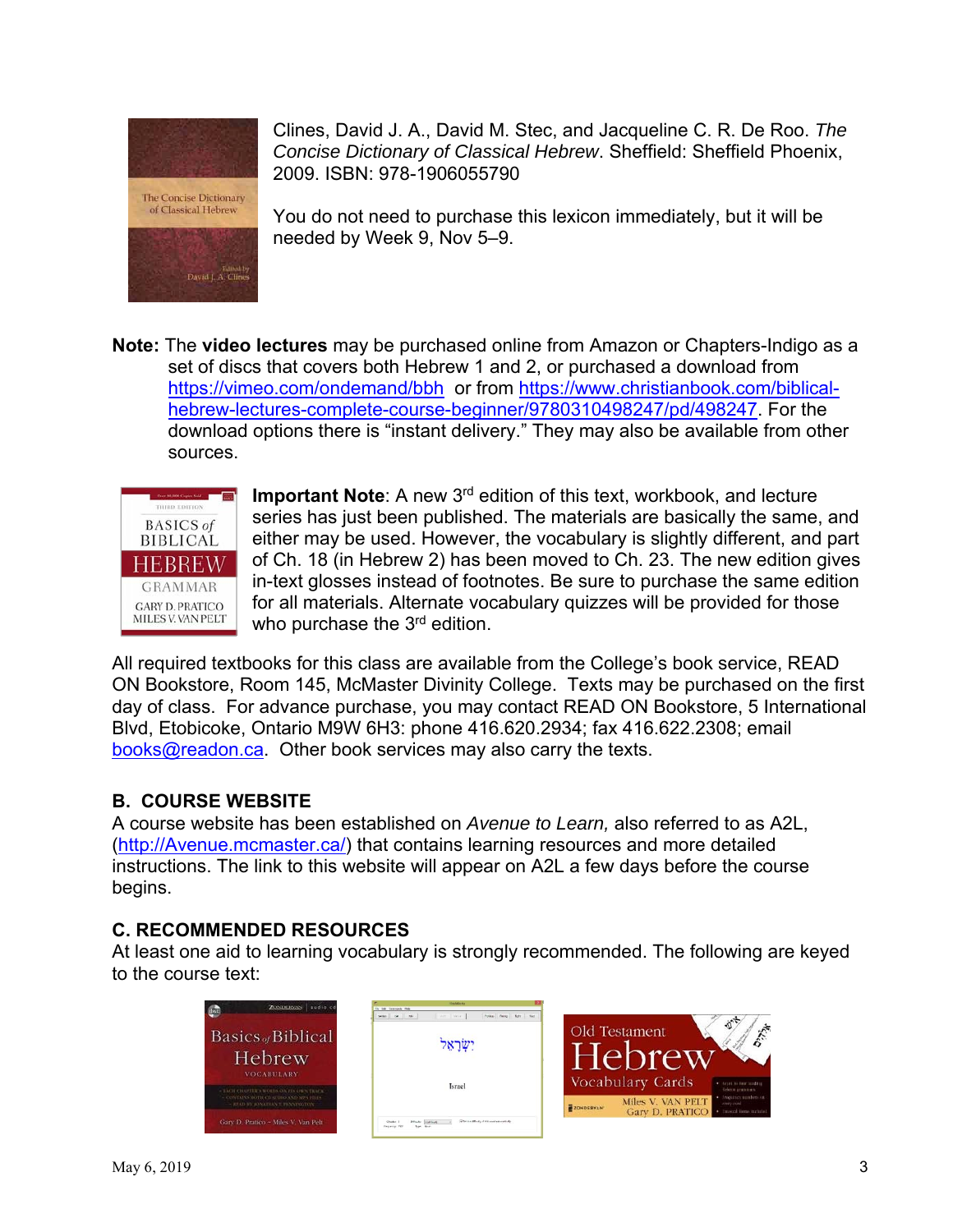1. Flashworks vocabulary learning computer program. This is a free download from https://www.billmounce.com/flashworks. It is also available on the CD that is included with some older printings of the text.

2. Old Testament Hebrew Vocabulary Cards. ISBN: 978-0310259862 (New ed. ISBN: 978- 0310534181)

3. Basics of Biblical Hebrew Vocabulary Audio CD: ISBN: 978-0310270744 (3rd ed. ASIN**:** B07LCSPFNT)

4. The Memrise app, which is available for iPhone and Android, also has an option for the BBH text.

# **D. ASSIGNMENTS AND GRADING**

**Note:** It is extremely important that you do not become dependent on Bible software programs as a substitute for learning. These programs cannot be used on tests and exams. You are **strongly** advised not to use these programs until later in the learning process.

| <b>Vocabulary Quizzes</b> | 10%  |
|---------------------------|------|
| <b>Workbook Exercises</b> | 20%  |
| <b>Term Test 1</b>        | 20%  |
| <b>Term Test 2</b>        | 20%  |
| <b>Final Exam</b>         | 30%  |
| <b>Total Grade</b>        | 100% |

#### **Policy for Missed Quizzes, Tests, and Assignments:**

Further details for assignments are given on the *Avenue to Learn* website. There is some flexibility in when students take tests, but they must be completed by a deadline. It is essential in a language course that students do not fall behind if they are to be successful. Marks will be deducted for late assignments or delayed tests if there is no valid reason, such as major illness (a doctor's note may be required) or a major family crisis. The deduction will be 3% per day. If you have a valid reason to request an extension, please email me at conwam2@mcmaster.ca *before* the due date. Please schedule your time carefully.

**1. Vocabulary Quizzes: 10%.** Students will complete brief online quizzes on the vocabulary for each chapter.

**2. Workbook Exercises: 20%.** Each chapter in the textbook has a corresponding chapter in the workbook. Once a chapter has been covered by the video lecture and text, students must then complete the corresponding workbook pages. Students are required to complete a *minimum* of every other question (1, 3, 5 or a, c, e) in each exercise. Workbook exercises will be handed in for grading on a regular basis as indicated on the schedule below. This will be done as follows:

The pages will be scanned or clearly photographed and uploaded as *one* PDF file (one workbook page to electronic page, right side up) to the Dropbox for that assignment (see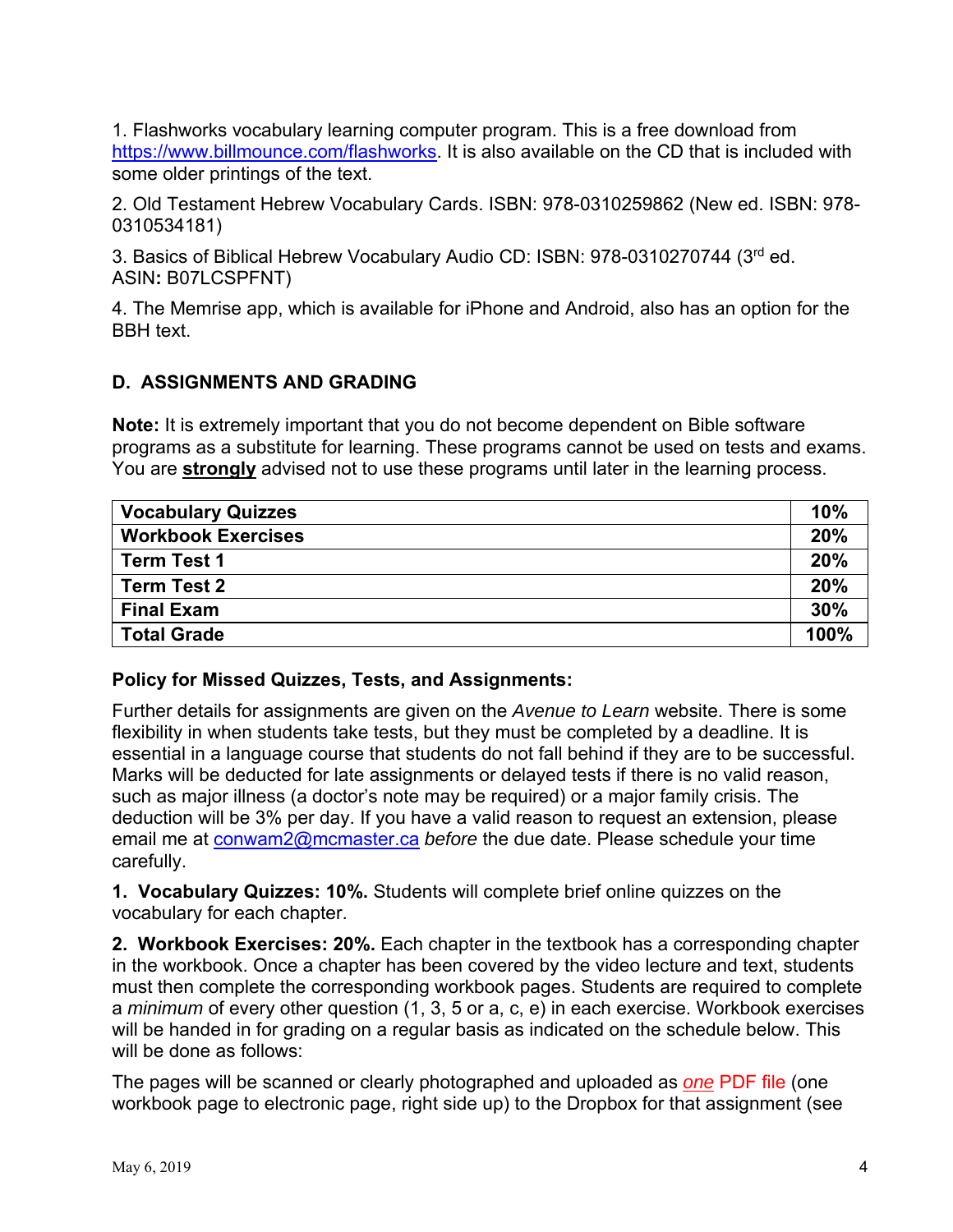A2L for more details). Answers must be legible. They will be returned to A2L within a week with comments. Every question will not be checked and corrected. Since you have an answer key and can consult the versions, you are expected to self-correct as part of the learning process. However, helpful feedback will be given.

**Important:** Students **must** show evidence in their workbooks of individual effort, such as parsing, highlighting, tentative translations, and corrections. Specific instructions and examples are given on the course website. You will be evaluated by the rubric on A2L; please check this before completing your workbook. **Do not** give in to the temptation to simply copy from an English translation; this is plagiarism. The only way to learn is by doing the translations yourself. However, **after** you have completed your translation as well as you can, **be sure** to check your translation against a good, recent, fairly literal translation such as the NASB.

**3. Term Test 1: 20%.** This will cover all material from Chapters 1 to 6 and will include vocabulary, grammar, parsing, and translations.

**4. Term Test 2: 20%.** This will cover all material from Chapters 1 to 12 and will include vocabulary, grammar, parsing, and translations.

**5. Final Exam: 30%.** Review materials will be provided. The exam will cover all material from Chapters 1 to 17 and will include vocabulary, grammar, parsing, and translations.

**Important:** Learning a language is a **cumulative process**. Students will be expected to know the material from Chapter 1 in the text up to the last chapter cited, including vocabulary, for all tests and exams.

**Note:** The tests and exam must be submitted by the due dates indicated below and must be completed within an allotted time. NOTE THAT ALL TERM TESTS AND THE EXAM, WHETHER DONE ON LINE, OFF SITE ON PAPER, OR AT THE COLLEGE ON PAPER, MUST BE PROCTORED. This is not necessary for vocabulary quizzes. Tests/exams may be completed in one of two ways:

(1) **At the College**: Students who live nearby may contact the instructor and arrange, at least a week before the exam, a mutually convenient time within the time frame to come in to the College to write the test/exam on paper.

(2) **Off Site On-line**: Note that this method of taking the tests/exam will limit you as to highlighting, circling, and making notes when you do your translations since the questions are on the screen.

(3) **Off Site on Paper**: Note that this method of taking the tests/exam allows you to highlight, circle, and make notes when you do your translations since the questions are on paper.

For (1) the professor/GA will proctor. For (2) and (3), students must choose a responsible person, such as a pastor or teacher, to proctor the exam. This person must be approved by the instructor and the Registrar of McMaster Divinity College and the proctor must be contacted by the college before the text/exam is taken. Please allow adequate time for this to be arranged within the time frame; we must receive the proctor's name, position, and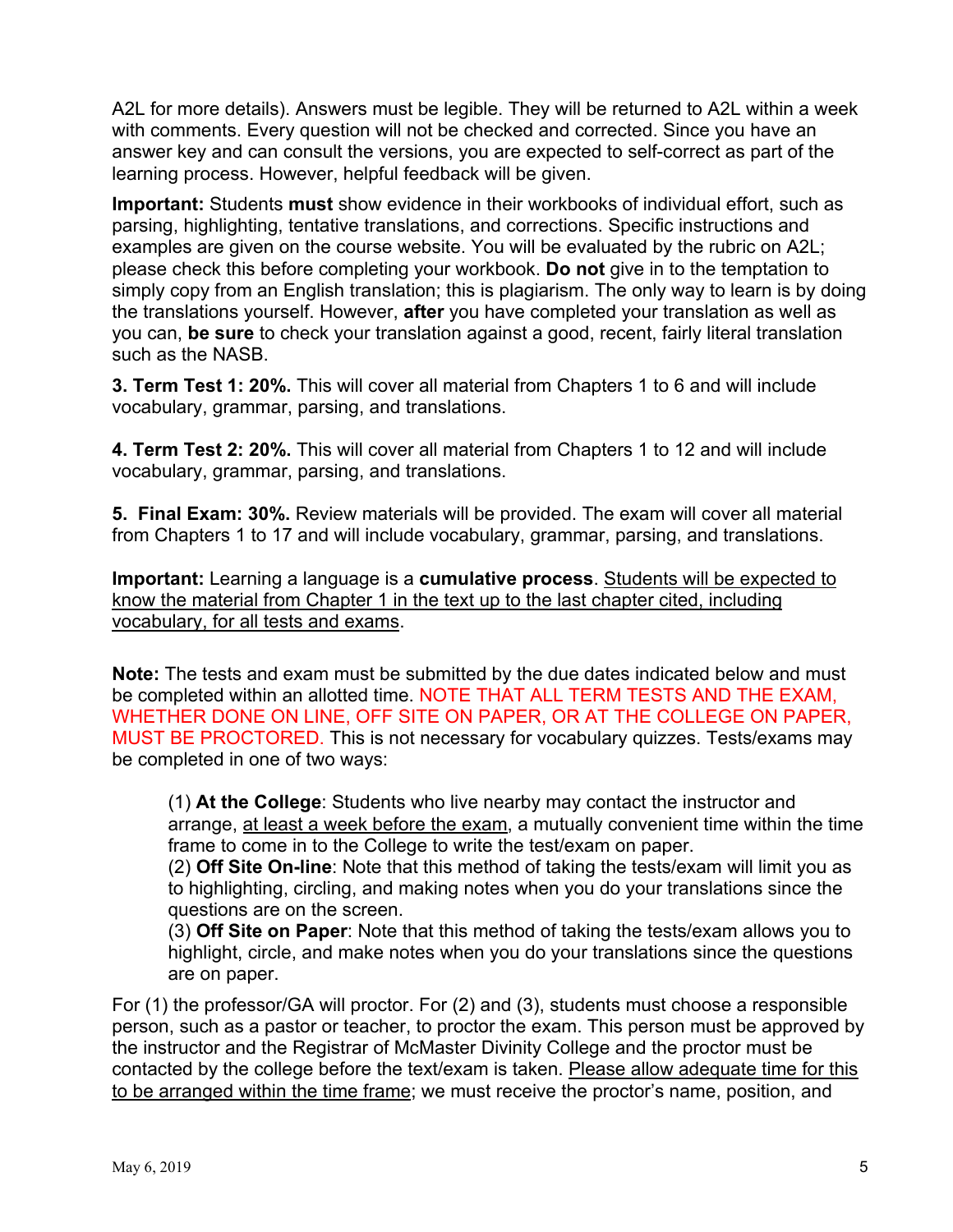contact information (including email address) at least 10 days before the first test/exam is due to be written. Input this on A2L. The exam will be sent to this person, who will print the exam, be present with you when you write the exam to ensure that appropriate procedures are followed, and return the exam to us for grading. Be sure the proctor is willing to serve in this capacity, **and has adequate technical knowledge to scan and email PDFs**, before you send the information to us.

# **IV. CONTACT WITH THE INSTRUCTOR**

The instructor will be available via email, in person, by phone, or by Skype. Please do NOT use the built-in A2L email system, but the direct email address conwam2@mcmaster.ca. On the discussion pages on A2L, the student will be able to interact with any other students who may be taking the course. No marks are assigned for participating in this discussion. The student is encouraged to schedule conversations with the instructor during the semester and is responsible for initiating this interaction. Remember, there are no "dumb questions"; questioning is a good way to engage in the learning process.

| <b>Wk</b>      | <b>Date</b>             | <b>Text</b>      | <b>Content</b>                                                               | <b>Wkbk/Tests</b>                                                                                  | <b>Vocab Quizzes</b>                                       |
|----------------|-------------------------|------------------|------------------------------------------------------------------------------|----------------------------------------------------------------------------------------------------|------------------------------------------------------------|
| 1              | Sept<br>$9 - 13$        | Ch. 1<br>Ch. 2   | The Hebrew Alphabet<br>Hebrew Vowels, Part 1                                 |                                                                                                    |                                                            |
| 2              | Sept<br>$16 - 20$       | Ch. 2<br>Ch.3    | Hebrew Vowels, Part 2<br>Syllabification and<br>Pronunciation                |                                                                                                    |                                                            |
| $\mathbf{3}$   | Sept<br>$23 - 27$       | Ch. 4            | <b>Hebrew Nouns</b>                                                          | Workbook Ch. 1-4 due<br>by Friday, Sept 27.                                                        |                                                            |
| 4              | Sept<br>$30 -$<br>Oct 4 | Ch. 5<br>Ch. 6   | Definite Article and<br><b>Conjunction Waw</b><br><b>Hebrew Prepositions</b> |                                                                                                    | Vocabulary Quiz 1<br>(Ch. 3-5), due by<br>Friday, Oct 4.   |
| 5              | Oct $7-$<br>11          | Ch. 7<br>Ch.8    | <b>Hebrew Adjectives</b><br><b>Hebrew Pronouns</b>                           | Term Test 1 to Ch. 6<br>due by Tuesday, Oct.<br>8.                                                 | Vocabulary Quiz 2<br>(Ch. 6-7), due by<br>Friday, Oct 11.  |
| 6              | Oct<br>$14 - 18$        |                  | Thanksgiving,<br><b>Hybrid Week</b>                                          |                                                                                                    |                                                            |
| $\overline{7}$ | Oct<br>$21 - 25$        | Ch. 9            | <b>Hebrew Pronominal</b><br><b>Suffixes</b>                                  | Workbook Ch. 5-8 due<br>by Monday, Oct. 21.                                                        |                                                            |
| 8              | Oct 28<br>$-Nov1$       | Ch. 10<br>Ch. 11 | <b>Hebrew Construct Chains</b><br><b>Hebrew Numbers</b>                      |                                                                                                    | Vocabulary Quiz 3<br>(Ch. 8-9), due by<br>Monday, Oct 28.  |
| 9              | Nov 4-<br>8             | Ch. 12<br>Ch. 13 | Introduction to Hebrew<br>Verbs<br>Qal Perfect, Strong Verbs                 |                                                                                                    | Vocabulary Quiz 4<br>(Ch. 10-12), Due by<br>Friday, Nov 8. |
| 10             | Nov<br>$11 - 15$        | $-$<br>Ch. 14    | <b>Steps in Translation</b><br>Qal Perfect, Weak Verbs                       | Term Test 2 to Ch. 12<br>due by Tuesday, Nov<br>13.<br>Workbook Ch. 9-13<br>due by Friday, Nov 15. |                                                            |
| 11             | Nov<br>$18 - 22$        | Ch. 15<br>Ch. 16 | Qal Imperfect, Strong Verbs<br>Qal Imperfect, Weak Verbs,<br>Part 1          |                                                                                                    | Vocabulary Quiz 5<br>(Ch. 13-14), Monday,<br>Nov 18.       |

### **V. COURSE SCHEDULE**